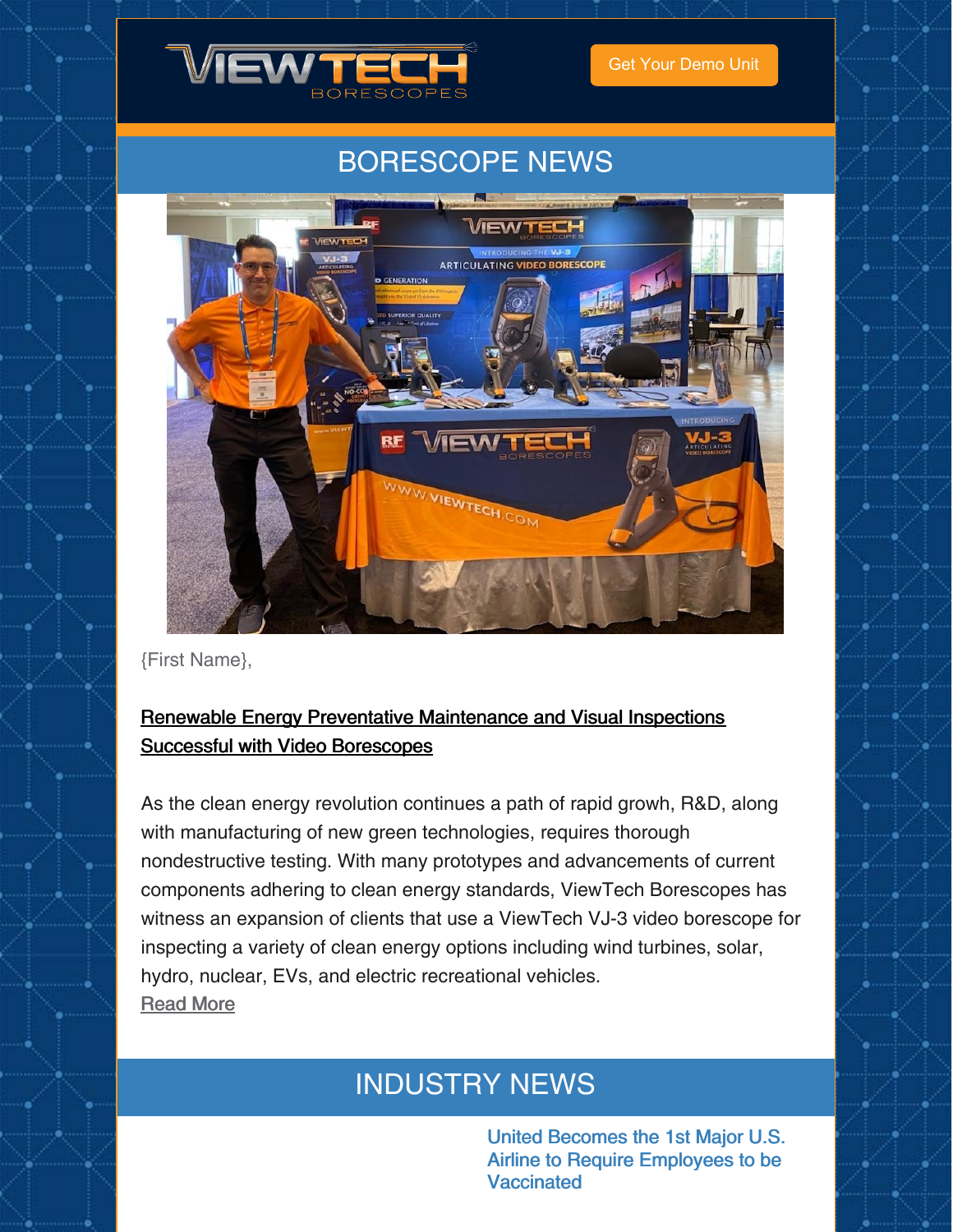

United Airlines has told its 67,000 U.S. based employees that they will need to inoculated against COVID-19 by late October to stay on the job. Citing "incredibly compelling" evidence that the vaccines are safe and effective, United CEO Scott Kirby announced the policy change on Friday.

### READ [MORE](https://www.npr.org/sections/coronavirus-live-updates/2021/08/06/1025439746/united-airlines-vaccine-mandate)



#### Utah's Oil and Gas Industry is as Busy Now as it was During Trump's 'Energy Dominance' Era

There were just three rigs drilling in Utah's oil and gas fields last January when newly installed President Joe Biden halted new leasing on public lands while his administration reviewed the federal oil and gas program. As of August 4, there are 10 rigs sinking new wells in the Uinta Basin, according to energy consultant Baker Hughes.



### READ [MORE](https://www.sltrib.com/news/environment/2021/08/04/utahs-oil-gas-industry-is/)

#### Beyond the Chip Shortage: Automotive Industry Should Prepare as Scarcity of Minerals Looms for Electric Vehicle Batteries

The automotive industry is currently under regulatory pressure to reduce CO2 emissions per mile, sparking a massive manufacturing transition to electric vehicles (EVs). The EV passenger car market is expected to have robust growth globally in the coming decade. However, just as supply chains are morphing to accommodate this transition, a potential shortage of minerals used in EV batteries is also appearing on the horizon.

#### READ [MORE](https://www.prnewswire.com/news-releases/beyond-the-chip-shortage-automotive-industry-should-prepare-as-scarcity-of-minerals-looms-for-electric-vehicle-batteries-301350160.html)

#### Manufacturing Adds 27,000 Jobs,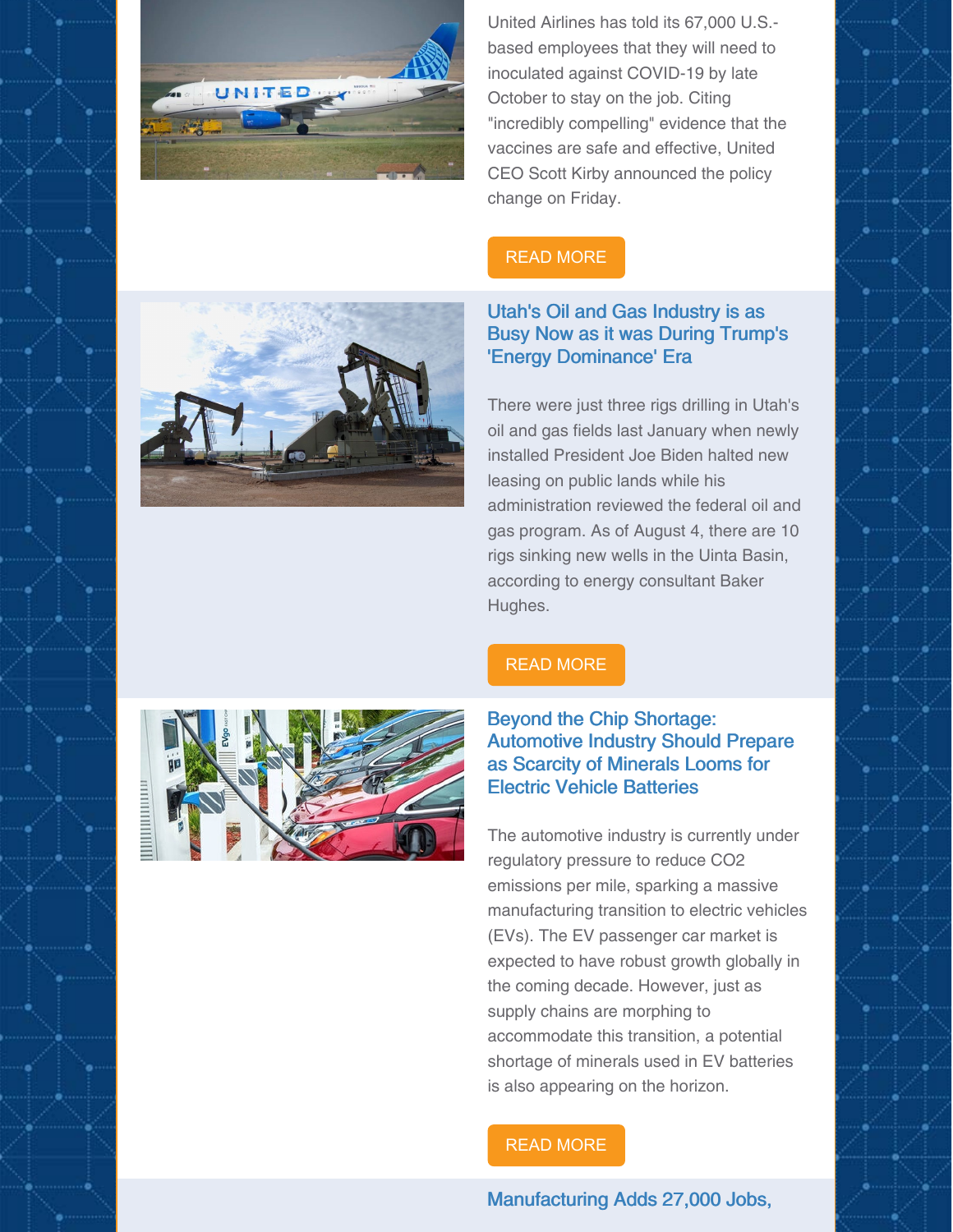

#### Paced by Durable Goods

Manufacturing boosted employment by 27,000 jobs in July, with durable goods doing the heavy lifting. Durable goods accounted for 20,000 jobs of last month's gain, according to a breakdown by industry issued by the U.S. Bureau of Labor Statistics.

READ [MORE](https://www.sme.org/technologies/articles/2021/august/manufacturing-adds-27000-jobs-paced-by-durable-goods/)

### UPCOMING TRADESHOWS



Advanced [Manufacturing](https://www.viewtech.com/about-us/tradeshows/advanced-manufacturing-expo-2021/?utm_source=cc&utm_medium=email&utm_campaign=newsletter0821) Expo 2021 August 26-27, 2021 Grand Rapids, MI



**[MINExpo](https://www.viewtech.com/about-us/tradeshows/minexpo-international-2021/?utm_source=cc&utm_medium=email&utm_campaign=newsletter0821)** September 13-15, 2021 Las Vegas, NV



### [FABTECH](https://www.viewtech.com/about-us/tradeshows/fabtech-2021/?utm_source=cc&utm_medium=email&utm_campaign=newsletter0821) 2021

September 13-16, 2021 Chicago, IL